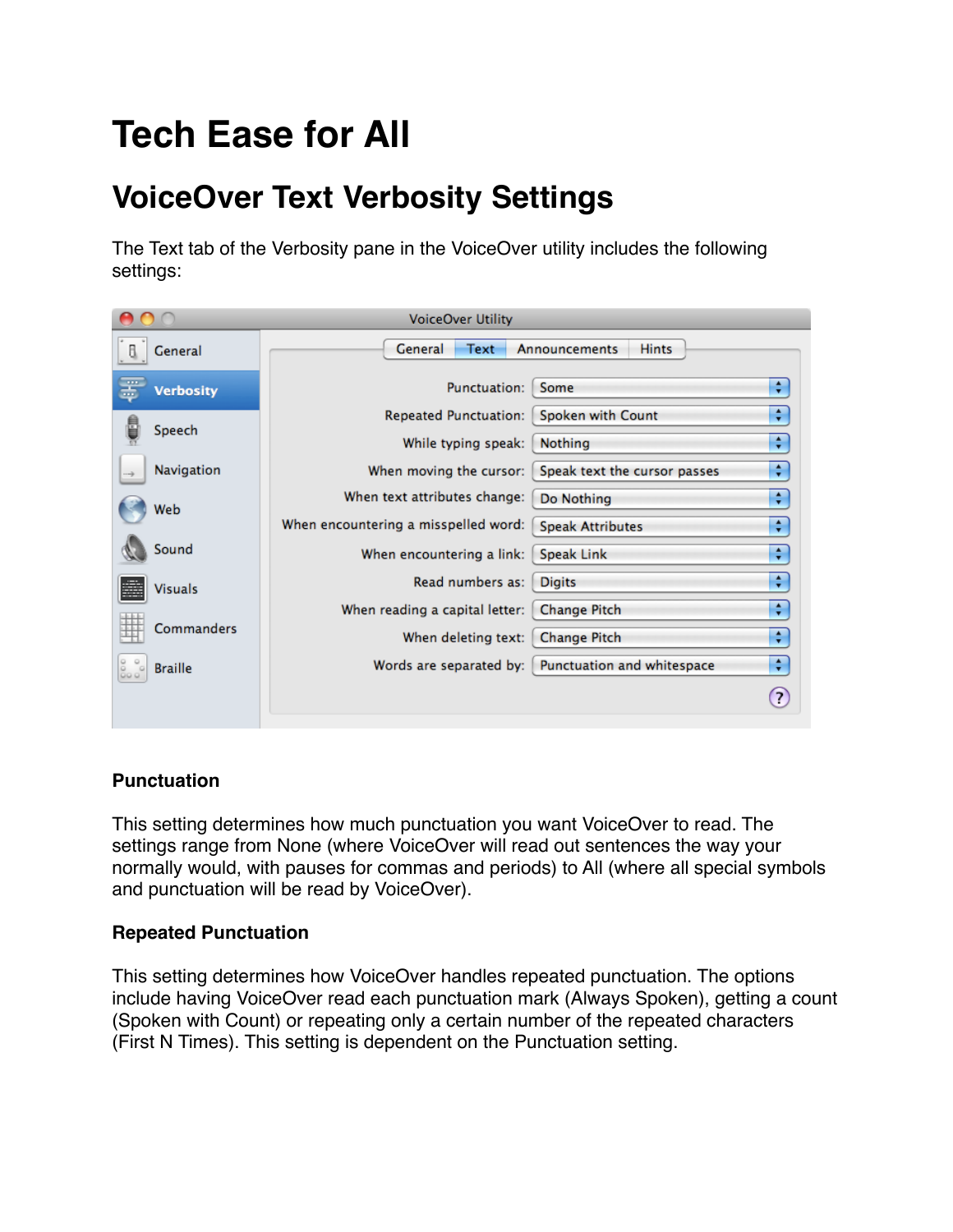## **Typing**

This setting determines how VoiceOver behaves when you type. The settings range from Nothing (you will get no feedback as you type) to Characters (each individual character will be read out as you type).

#### **Cursor Movement**

VoiceOver can read text as the cursor passes it, or it can read the text to the right of the cursor. The default option is to read text as the cursor passes it.

#### **Text Attributes**

You can set up VoiceOver to alert you when it encounters text that has different style than the text you've been reading. VoiceOver can be set up to ignore the change in attributes, to play a light tone, or to read a description of the attributes (such as "bold 15pt Helvetica").

#### **Misspelled Words**

VoiceOver can be set up to say "misspelled" if a word is not spelled correctly, to play a tone, or to do nothing.

#### **Links**

This setting determines how VoiceOver announces links on a web page. VoiceOver can be set to say the word "Link" before each link, to change the pitch of its voice, to play a tone or to do nothing.

#### **Numbers**

This setting determines how VoiceOver will read numbers. The two options are to read numbers as words or as digits.

#### **Capital Letters**

The options for capital letters are to change the pitch of the voice, to play a tone, to say the word "Cap" before each capitalized character (when navigating by individual character), or to do nothing.